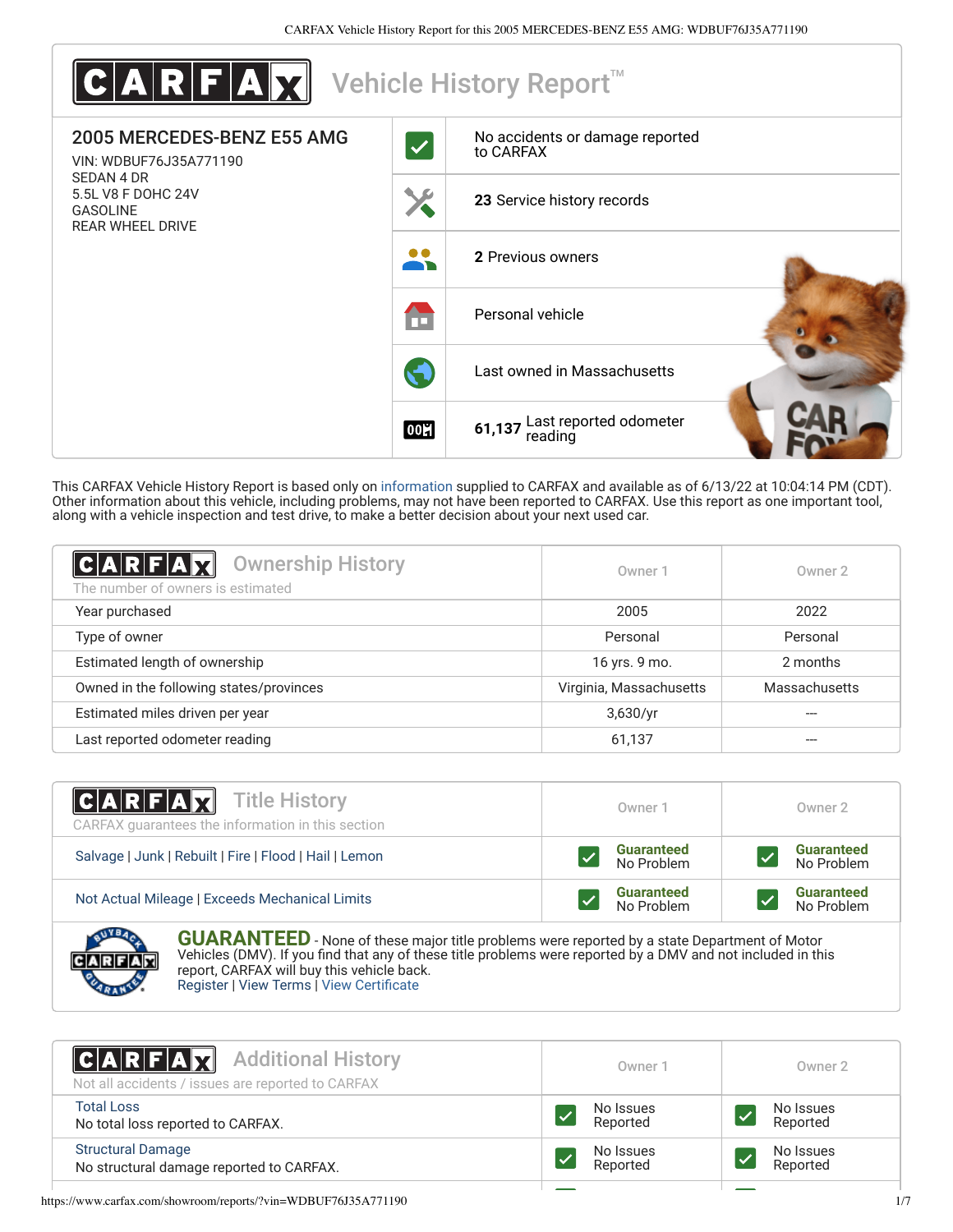6/13/22, 11:19 PM CARFAX Vehicle History Report for this 2005 MERCEDES-BENZ E55 AMG: WDBUF76J35A771190

| Airbag Deployment                                                     | No Issues               | No Issues               |
|-----------------------------------------------------------------------|-------------------------|-------------------------|
| No airbag deployment reported to CARFAX.                              | Reported                | Reported                |
| <b>Odometer Check</b>                                                 | No Issues               | No Issues               |
| No indication of an odometer rollback.                                | Indicated               | Indicated               |
| Accident / Damage                                                     | No Issues               | No Issues               |
| No accidents or damage reported to CARFAX.                            | Reported                | Reported                |
| <b>Manufacturer Recall</b>                                            | No Recalls              | No Recalls              |
| Check with an authorized Mercedes-Benz dealer for any open recalls.   | Reported                | Reported                |
| <b>Basic Warranty</b><br>Original warranty estimated to have expired. | <b>Warranty Expired</b> | <b>Warranty Expired</b> |

<span id="page-1-0"></span>**CARFAX** Detailed History Owner 1 Purchased: 2005 **Low mileage!** This owner drove less than the industry average of 15,000 miles per year. Personal Vehicle 3,630 mi/yr Date Mileage Source **Comments** 03/21/2005 US Customs **Vehicle exported from** - Germany and imported to - Baltimore, MD 04/01/2005 5 [Mercedes-Benz of Alexandria](http://www.mercedesbenzofalexandria.com/) Alexandria, VA 703-341-2100 [mercedesbenzofalexandria.com](http://www.mercedesbenzofalexandria.com/)  $-4.7/5.0$ 410 Verified Reviews Vehicle serviced - Pre-delivery inspection completed - Vehicle washed/detailed - Emissions or safety inspection performed 04/15/2005 [American Service Center Group](http://www.justmercedes.com/) Arlington, VA [justmercedes.com](http://www.justmercedes.com/)  $-4.7/5.0$ 1,148 Verified Reviews Vehicle serviced - Pre-delivery inspection completed 05/10/2005 26 Virginia Motor Vehicle Dept. Vehicle purchase reported - Titled or registered as personal vehicle 06/07/2005 1,127 [Mercedes-Benz of Alexandria](http://www.mercedesbenzofalexandria.com/) Alexandria, VA 703-341-2100 [mercedesbenzofalexandria.com](http://www.mercedesbenzofalexandria.com/)  $-4.7/5.0$ 410 Verified Reviews Vehicle serviced - Recommended maintenance performed - Radio/sound system checked 06/08/2005 [American Service Center Group](http://www.justmercedes.com/) Arlington, VA [justmercedes.com](http://www.justmercedes.com/)  $4.7 / 5.0$ 1,148 Verified Reviews Vehicle serviced **A** - Oil and filter changed 08/08/2005 Virginia Title issued or updated versions of the Virginia <sup>369</sup> Customer Favorites 15,574 Customer<br>Favorites <sup>369</sup> Customer Favorites 15,574 Customer Favorites

https://www.carfax.com/showroom/reports/?vin=WDBUF76J35A771190 2/7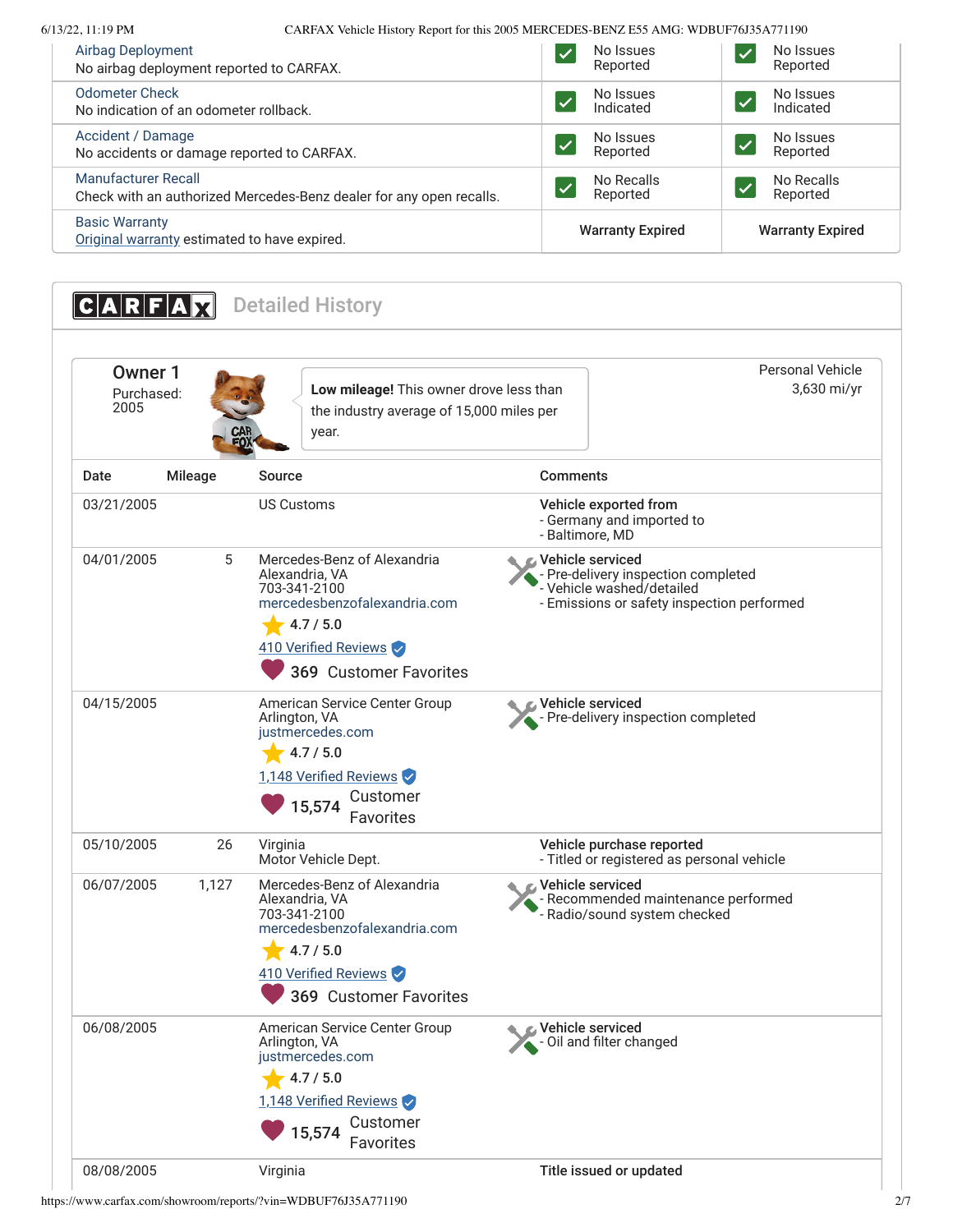|            |        | Motor Vehicle Dept.<br>Springfield, VA                                                                                                                    | - Title or registration issued<br>- First owner reported                                                                                                                                                                                                           |
|------------|--------|-----------------------------------------------------------------------------------------------------------------------------------------------------------|--------------------------------------------------------------------------------------------------------------------------------------------------------------------------------------------------------------------------------------------------------------------|
| 04/17/2006 | 9,090  | American Service Center Group<br>Arlington, VA<br>justmercedes.com<br>4.7/5.0<br>1,148 Verified Reviews<br>Customer<br>15,574<br>Favorites                | C Vehicle serviced<br>Tire condition and pressure checked                                                                                                                                                                                                          |
| 04/27/2006 | 9,304  | American Service Center Group<br>Arlington, VA<br>justmercedes.com<br>4.7 / 5.0<br>1,148 Verified Reviews<br>Customer<br>15,574<br>Favorites              | Vehicle serviced<br>Emissions or safety inspection performed                                                                                                                                                                                                       |
| 06/01/2006 |        | Virginia<br>Motor Vehicle Dept.<br>Springfield, VA                                                                                                        | Registration issued or renewed<br>- Loan or lien reported                                                                                                                                                                                                          |
| 06/02/2006 | 10,140 | American Service Center Group<br>Arlington, VA<br>justmercedes.com<br>4.7 / 5.0<br>1,148 Verified Reviews<br>Customer<br>15,574<br>Favorites              | Vehicle serviced<br>- Battery/charging system checked                                                                                                                                                                                                              |
| 04/16/2007 | 15,318 | Mercedes-Benz of Arlington<br>Arlington, VA<br>703-525-2100<br>justmercedes.com<br>4.7 / 5.0<br>1,148 Verified Reviews<br>Customer<br>15,574<br>Favorites | <b>€</b> Vehicle serviced<br>- Recommended maintenance performed<br>- Two wheel alignment performed<br>- Steering/suspension checked<br>- Four wheel alignment performed<br>- Four tires balanced<br>- Tires rotated<br>- Emissions or safety inspection performed |
| 05/23/2007 | 16,583 | Mercedes-Benz of Arlington<br>Arlington, VA<br>703-525-2100<br>justmercedes.com<br>4.7 / 5.0<br>1,148 Verified Reviews<br>Customer<br>15,574<br>Favorites | Vehicle serviced<br>Tire condition and pressure checked                                                                                                                                                                                                            |
| 07/06/2007 | 17,255 | Mercedes-Benz of Arlington<br>Arlington, VA<br>703-525-2100<br>justmercedes.com<br>4.7 / 5.0<br>1,148 Verified Reviews<br>Customer<br>15,574<br>Favorites | Vehicle serviced<br>Emissions inspection performed                                                                                                                                                                                                                 |
| 07/06/2007 |        | Virginia<br><b>Inspection Station</b><br>Arlington, VA                                                                                                    | Passed emissions inspection                                                                                                                                                                                                                                        |
| 07/06/2007 |        | Virginia<br>Motor Vehicle Dept.<br>Springfield, VA                                                                                                        | Registration issued or renewed                                                                                                                                                                                                                                     |
| 08/06/2007 | 17,773 | Mercedes-Benz of Arlington<br>Arlington, VA<br>703-525-2100                                                                                               | Vehicle serviced<br>Tire condition and pressure checked                                                                                                                                                                                                            |

https://www.carfax.com/showroom/reports/?vin=WDBUF76J35A771190 3/7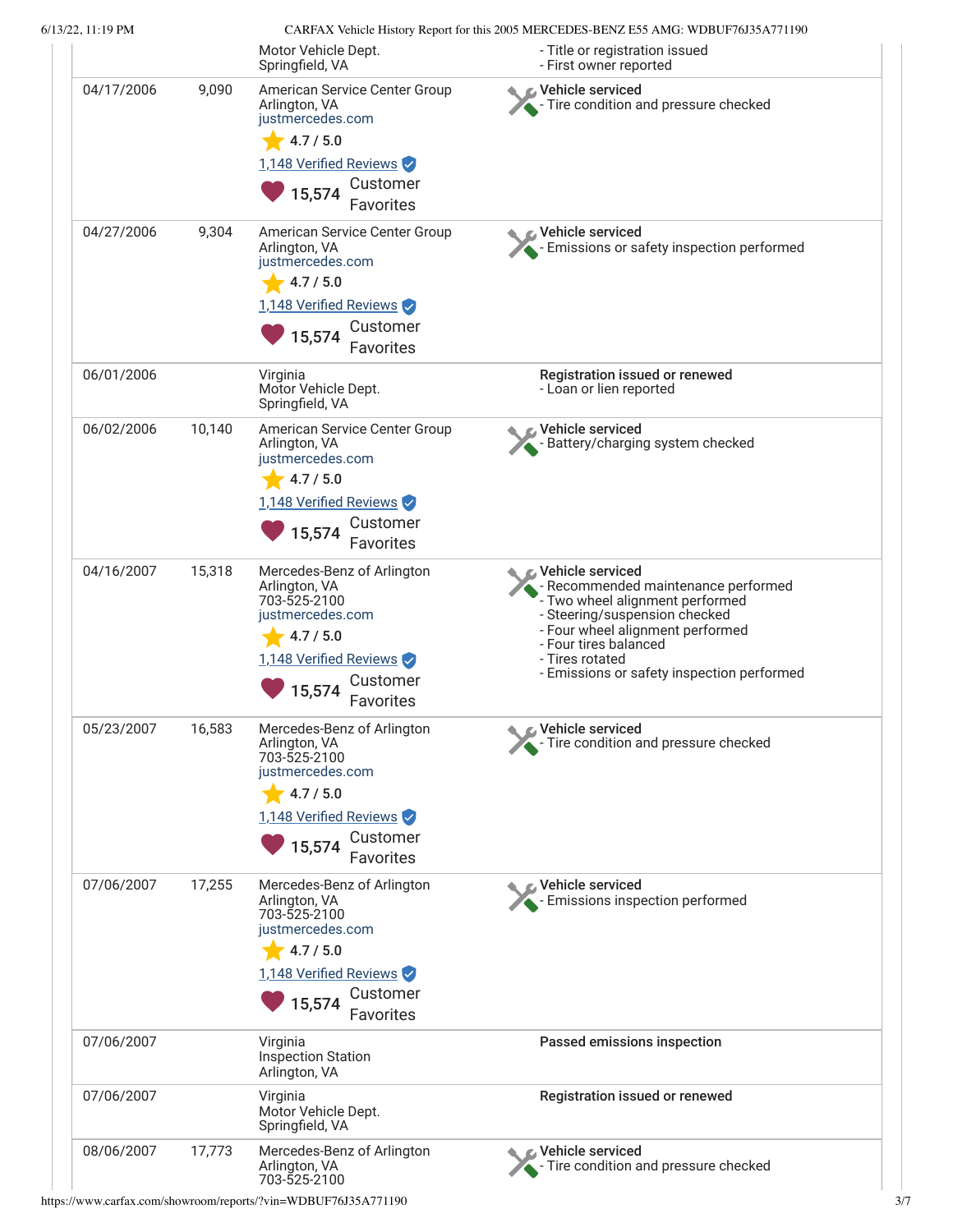| 6/13/22, 11:19 PM |        | justmercedes.com<br>4.7 / 5.0<br>1,148 Verified Reviews<br>Customer<br>15,574                                                                                                  | CARFAX Vehicle History Report for this 2005 MERCEDES-BENZ E55 AMG: WDBUF76J35A771190                                                                                                                                              |
|-------------------|--------|--------------------------------------------------------------------------------------------------------------------------------------------------------------------------------|-----------------------------------------------------------------------------------------------------------------------------------------------------------------------------------------------------------------------------------|
| 04/07/2008        | 20,232 | <b>Favorites</b><br>Mercedes-Benz of Arlington<br>Arlington, VA<br>703-525-2100<br>justmercedes.com<br>$-4.7/5.0$<br>1,148 Verified Reviews<br>Customer<br>15,574<br>Favorites | Vehicle serviced<br>- Recommended maintenance performed<br>- Brake fluid flushed/changed<br>- Steering/suspension checked<br>- Tire condition and pressure checked<br>- Emissions or safety inspection performed                  |
| 07/02/2008        |        | Virginia<br>Motor Vehicle Dept.<br>Springfield, VA                                                                                                                             | Registration issued or renewed                                                                                                                                                                                                    |
| 07/29/2008        | 21,729 | Mercedes-Benz of Arlington<br>Arlington, VA<br>703-525-2100<br>justmercedes.com<br>4.7 / 5.0<br>1,148 Verified Reviews<br>Customer<br>15,574<br>Favorites                      | rehicle serviced∧<br>- Nitrogen fill tires<br>- Tire(s) replaced<br>- Tire(s) mounted                                                                                                                                             |
| 04/08/2009        | 24,803 | Mercedes-Benz of Arlington<br>Arlington, VA<br>703-525-2100<br>justmercedes.com<br>4.7 / 5.0<br>1,148 Verified Reviews<br>Customer<br>15,574<br>Favorites                      | Vehicle serviced<br>- Recommended maintenance performed<br>- Brakes checked<br>- Window(s) checked<br>- GPS/Navigation system checked<br>- Emissions or safety inspection performed                                               |
| 07/06/2009        | 25,656 | Virginia<br><b>Inspection Station</b><br>Alexandria, VA                                                                                                                        | Passed emissions inspection                                                                                                                                                                                                       |
| 07/08/2009        |        | Virginia<br>Motor Vehicle Dept.<br>Springfield, VA                                                                                                                             | Registration issued or renewed                                                                                                                                                                                                    |
| 06/27/2010        |        | Virginia<br>Motor Vehicle Dept.<br>Springfield, VA                                                                                                                             | Registration issued or renewed                                                                                                                                                                                                    |
| 08/13/2010        | 28,558 | Mercedes-Benz of Arlington<br>Arlington, VA<br>703-525-2100<br>justmercedes.com<br>4.7 / 5.0<br>1,148 Verified Reviews<br>Customer<br>15,574<br>Favorites                      | <b><i>L</i></b> Vehicle serviced<br>- Recommended maintenance performed<br>- Two tires mounted<br>- Two tires balanced<br>- Tire(s) replaced<br>- Tire(s) mounted<br>- One tire replaced<br>- Tire condition and pressure checked |
| 09/17/2010        | 28,860 | Mercedes-Benz of Arlington<br>Arlington, VA<br>703-525-2100<br>justmercedes.com<br>4.7 / 5.0<br>1,148 Verified Reviews<br>Customer<br>15,574<br>Favorites                      | Vehicle serviced<br>- Tire(s) replaced<br>- Tire(s) mounted<br>- Tire condition and pressure checked                                                                                                                              |
| 07/05/2011        | 31,026 | Virginia<br>Inspection Station                                                                                                                                                 | Passed emissions inspection                                                                                                                                                                                                       |

https://www.carfax.com/showroom/reports/?vin=WDBUF76J35A771190 4/7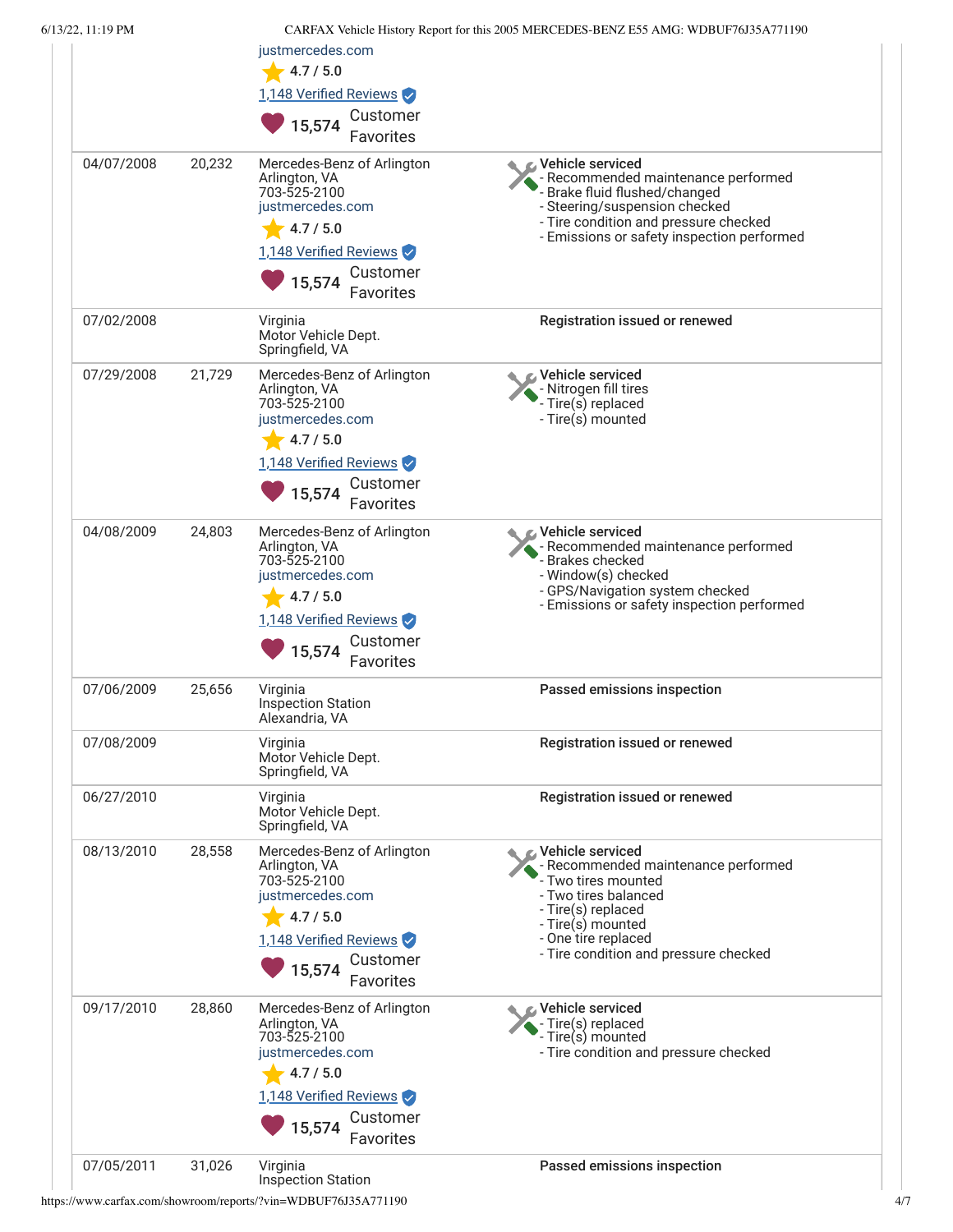6/13/22, 11:19 PM CARFAX Vehicle History Report for this 2005 MERCEDES-BENZ E55 AMG: WDBUF76J35A771190

|            |        | Alexandria, VA                                                                                                                                                   |                                                                                                                                                                                                                                                                                                                                            |
|------------|--------|------------------------------------------------------------------------------------------------------------------------------------------------------------------|--------------------------------------------------------------------------------------------------------------------------------------------------------------------------------------------------------------------------------------------------------------------------------------------------------------------------------------------|
| 07/07/2011 |        | Virginia<br>Motor Vehicle Dept.<br>Springfield, VA                                                                                                               | Registration issued or renewed                                                                                                                                                                                                                                                                                                             |
| 06/11/2012 | 33,113 | Virginia<br><b>Inspection Station</b>                                                                                                                            | Passed safety inspection                                                                                                                                                                                                                                                                                                                   |
| 06/18/2012 |        | Virginia<br>Motor Vehicle Dept.<br>Springfield, VA                                                                                                               | Registration issued or renewed                                                                                                                                                                                                                                                                                                             |
| 06/13/2013 | 35,299 | Virginia<br><b>Inspection Station</b>                                                                                                                            | Passed safety inspection<br>- Passed emissions inspection                                                                                                                                                                                                                                                                                  |
| 07/15/2013 |        | Virginia<br>Motor Vehicle Dept.<br>Springfield, VA                                                                                                               | Registration issued or renewed                                                                                                                                                                                                                                                                                                             |
| 06/23/2014 |        | Virginia<br>Motor Vehicle Dept.<br>Springfield, VA                                                                                                               | Registration issued or renewed                                                                                                                                                                                                                                                                                                             |
| 08/22/2014 | 36,546 | Virginia<br><b>Inspection Station</b>                                                                                                                            | Passed safety inspection                                                                                                                                                                                                                                                                                                                   |
| 10/30/2014 | 36,746 | Mercedes-Benz of Arlington<br>Arlington, VA<br>703-525-2100<br>justmercedes.com<br>4.7 / 5.0<br>1,148 Verified Reviews<br>Customer<br>15,574<br><b>Favorites</b> | Vehicle serviced<br>- Spark plug(s) replaced<br>- Fuel system checked<br>- Engine/powertrain computer/module checked                                                                                                                                                                                                                       |
| 07/16/2015 | 39,000 | Virginia<br><b>Inspection Station</b><br>Alexandria, VA                                                                                                          | Passed emissions inspection                                                                                                                                                                                                                                                                                                                |
| 07/23/2015 |        | Virginia<br>Motor Vehicle Dept.<br>Springfield, VA                                                                                                               | Registration issued or renewed                                                                                                                                                                                                                                                                                                             |
| 09/18/2015 | 40,021 | Virginia<br><b>Inspection Station</b>                                                                                                                            | Passed safety inspection                                                                                                                                                                                                                                                                                                                   |
| 03/08/2016 | 41,173 | Mercedes-Benz of Alexandria<br>Alexandria, VA<br>703-341-2100<br>mercedesbenzofalexandria.com<br>4.7 / 5.0<br>410 Verified Reviews<br>369 Customer Favorites     | C Vehicle serviced<br>- Recommended maintenance performed<br>- Maintenance inspection completed<br>- Body electrical system checked<br>- Wheel(s) repaired<br>- Tire(s) replaced<br>- Tire(s) mounted<br>- Tire condition and pressure checked<br>- Valve cover gasket(s) replaced<br>- Four wheel alignment performed<br>- Engine checked |
| 03/18/2016 |        | Mercedes-Benz of Alexandria<br>Alexandria, VA<br>703-341-2100<br>mercedesbenzofalexandria.com<br>4.7 / 5.0<br>410 Verified Reviews<br>369 Customer Favorites     | Vehicle serviced<br>- Maintenance inspection completed<br>- Recommended maintenance performed<br>- Valve cover gasket(s) replaced<br>- Four wheel alignment performed<br>- Engine checked<br>- Tire(s) replaced<br>- Tire(s) mounted<br>- Wheel(s) repaired<br>- Body electrical system checked<br>- Tire condition and pressure checked   |
| 10/07/2016 | 44,362 | Virginia<br><b>Inspection Station</b>                                                                                                                            | <b>Failed safety inspection</b>                                                                                                                                                                                                                                                                                                            |
| 01/20/2017 | 44,391 | Mercedes-Benz of Arlington<br>Arlington, VA<br>703-525-2100<br>justmercedes.com<br>4.7 / 5.0                                                                     | Vehicle serviced<br>- Tire condition and pressure checked<br>- Engine cleaned<br>- Oil and filter changed<br>- Battery replaced<br>- Tire(s) replaced                                                                                                                                                                                      |
|            |        |                                                                                                                                                                  |                                                                                                                                                                                                                                                                                                                                            |

https://www.carfax.com/showroom/reports/?vin=WDBUF76J35A771190 5/7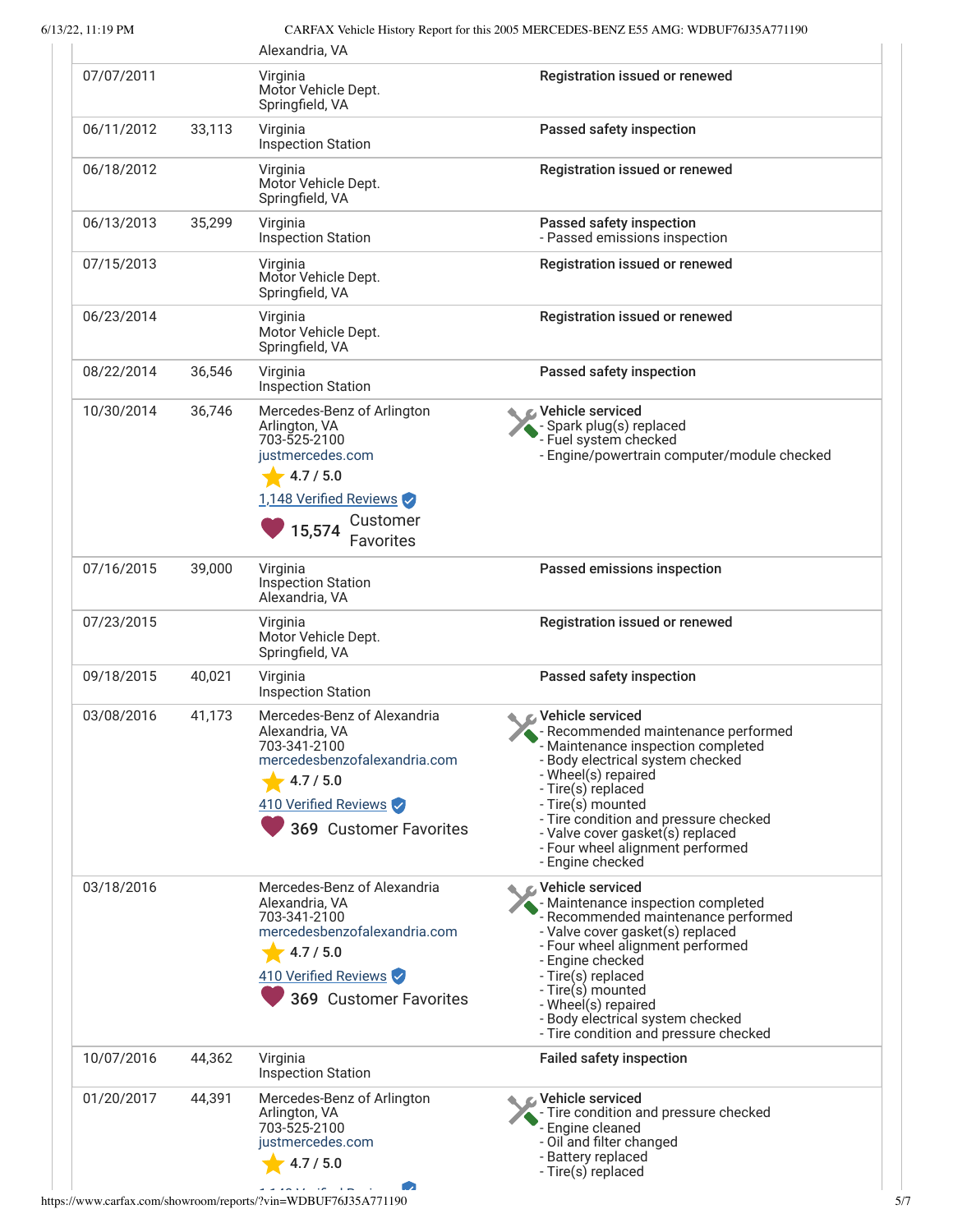| $6/13/22$ , 11:19 PM |  |  |
|----------------------|--|--|
|                      |  |  |

CARFAX Vehicle History Report for this 2005 MERCEDES-BENZ E55 AMG: WDBUF76J35A771190

|            |        | 1,148 Verified Reviews<br>Customer<br>15,574<br>Favorites                                                                                                        | - Battery/charging system checked<br>- Emissions or safety inspection performed                                                                                                                                                                                                                                                                                                                                                                                                                                                                   |
|------------|--------|------------------------------------------------------------------------------------------------------------------------------------------------------------------|---------------------------------------------------------------------------------------------------------------------------------------------------------------------------------------------------------------------------------------------------------------------------------------------------------------------------------------------------------------------------------------------------------------------------------------------------------------------------------------------------------------------------------------------------|
| 01/20/2017 |        | Virginia<br>Inspection Station                                                                                                                                   | Passed safety inspection                                                                                                                                                                                                                                                                                                                                                                                                                                                                                                                          |
| 08/01/2017 | 46,000 | Virginia<br><b>Inspection Station</b><br>Alexandria, VA                                                                                                          | <b>Emissions inspection performed</b>                                                                                                                                                                                                                                                                                                                                                                                                                                                                                                             |
| 08/03/2017 |        | Virginia<br>Inspection Station<br>Alexandria, VA                                                                                                                 | Passed emissions inspection                                                                                                                                                                                                                                                                                                                                                                                                                                                                                                                       |
| 08/03/2017 |        | Virginia<br>Motor Vehicle Dept.<br>Springfield, VA                                                                                                               | Registration issued or renewed                                                                                                                                                                                                                                                                                                                                                                                                                                                                                                                    |
| 10/05/2017 | 46,830 | Mercedes-Benz of Arlington<br>Arlington, VA<br>703-525-2100<br>justmercedes.com<br>4.7 / 5.0<br>1,148 Verified Reviews<br>Customer<br>15,574<br>Favorites        | <b>⊘</b> Vehicle serviced<br>- Recommended maintenance performed<br>- Exterior trim checked<br>- Steering/suspension checked<br>- Vehicle washed/detailed<br>- Radio/sound system checked<br>- Battery/charging system checked<br>- Exhaust system checked<br>- Fluids checked<br>- Windshield washer checked                                                                                                                                                                                                                                     |
| 03/30/2018 | 47,644 | Virginia<br><b>Inspection Station</b>                                                                                                                            | Passed safety inspection                                                                                                                                                                                                                                                                                                                                                                                                                                                                                                                          |
| 06/25/2018 |        | Virginia<br>Motor Vehicle Dept.<br>Springfield, VA                                                                                                               | Registration issued or renewed                                                                                                                                                                                                                                                                                                                                                                                                                                                                                                                    |
| 03/29/2019 | 49,550 | Virginia<br><b>Inspection Station</b>                                                                                                                            | Passed safety inspection                                                                                                                                                                                                                                                                                                                                                                                                                                                                                                                          |
| 05/02/2019 |        | Virginia<br><b>Inspection Station</b>                                                                                                                            | Passed emissions inspection                                                                                                                                                                                                                                                                                                                                                                                                                                                                                                                       |
| 07/15/2019 |        | Virginia<br>Motor Vehicle Dept.<br>Springfield, VA                                                                                                               | Registration issued or renewed                                                                                                                                                                                                                                                                                                                                                                                                                                                                                                                    |
| 05/18/2020 |        | Mercedes-Benz of Arlington<br>Arlington, VA<br>703-525-2100<br>justmercedes.com<br>4.7 / 5.0<br>1,148 Verified Reviews<br>Customer<br>15,574<br><b>Favorites</b> | Vehicle serviced<br>- Inspection performed<br>- Tire checked<br>- Maintenance inspection completed<br>- Recommended maintenance performed<br>- Exterior lights checked<br>- Tire condition and pressure checked<br>- Exhaust system checked<br>- Tire(s) replaced<br>- Tire(s) mounted<br>- Fuel system cleaned/serviced<br>- Fluids checked<br>- Anti-theft/keyless system checked<br>- Windshield washer checked<br>- One tire mounted<br>- One tire replaced<br>- Emissions inspection performed<br>- Emissions or safety inspection performed |
| 05/18/2020 | 51,000 | Virginia<br><b>Inspection Station</b><br>Arlington, VA                                                                                                           | Passed emissions inspection                                                                                                                                                                                                                                                                                                                                                                                                                                                                                                                       |
| 05/21/2020 | 51,713 | Virginia<br><b>Inspection Station</b>                                                                                                                            | Passed safety inspection                                                                                                                                                                                                                                                                                                                                                                                                                                                                                                                          |
| 05/24/2020 |        | Virginia<br>Motor Vehicle Dept.<br>Alexandria, VA                                                                                                                | Registration issued or renewed<br>- Registration updated when owner moved the vehicle<br>to a new location                                                                                                                                                                                                                                                                                                                                                                                                                                        |
| 07/23/2020 | 52,469 | Mercedes-Benz of Arlington<br>Arlington, VA<br>703-525-2100<br>justmercedes.com<br>$\rightarrow$ $\rightarrow$ $\rightarrow$ $\rightarrow$                       | Vehicle serviced<br>- Inspection performed<br>- Tire checked<br>- Maintenance inspection completed                                                                                                                                                                                                                                                                                                                                                                                                                                                |